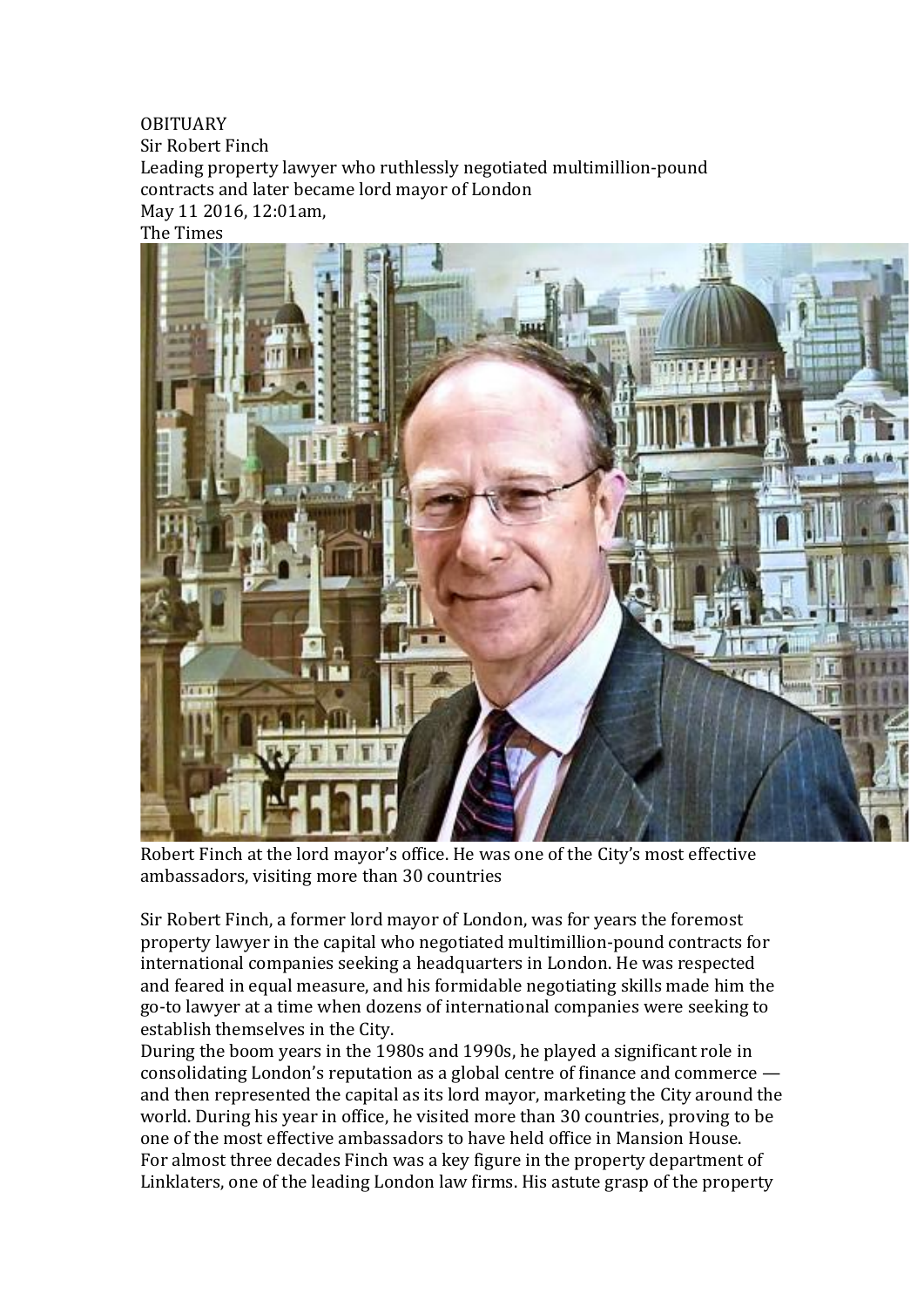market, his skill in hard bargaining and his doggedness in getting the deal his clients wanted, made him the lawyer of choice, reportedly earning his company some of the highest fees in the City. Every investor wanted him on their side; few relished finding him leading the opposition.

His greatest skill, however, was to pull off a deal with good manners and a smile. Charmingly persuasive and persistent, he was an iron fist in a velvet glove. His courteous demeanour was disarming and effective. As one of his partners described it, "A lease negotiation with Robert at the helm was one of the hottest tickets in the City for aspiring lawyers at Linklaters chosen to act as his bag carrier or 'gofer'. It guaranteed high drama, plenty of posturing, a bit of bullying and disdain for those who focused on the mundane (ie, usually anything legal), a rollercoaster ride, but, at the end of the day, invariably delivering what the client set out to achieve — and more."

His expertise was increasingly in demand not only in the property world. He sat on numerous City Corporation committees, including eight years on the powerful planning committee, the body that determines how and where London's new offices are built. He was a governor of the College of Law and chairman of the Royal Brompton & Harefield NHS hospital trust, a cause to which he devoted much time and where he was able to save the children's heart surgery unit from closure.

He helped to consolidate London's reputation as a global centre of finance

After serving as director of the property group Liberty International, he became chairman of its board for three years. He was also master of two London livery companies, the Solicitors and the Innholders; a trustee of St Paul's Cathedral Endowment Fund; and an honorary member of the London Symphony Orchestra (LSO), for whom he raised a significant sum of money during his time as lord mayor. He was, in short, a City man par excellence.

Robert Gerard Finch was born in the hill station of Ootacamund ("Ooty") in southern India in 1944, the son of an officer in the Bombay Sappers and Miners. His father was an engineer, hill climber, serious mountaineer and skier, his mother a talented painter and gardener. He inherited an interest in all their pursuits, as well as sailing.

Sent back for education in England with his elder brother at the age of eight, he attended Felsted school, where it was said he enjoyed rugby more than work. On leaving, he was apprenticed to his uncle as an articled clerk in a solicitor's firm in Cannon Street. There had been generations of Finches who were barristers or solicitors in Lancashire, where his family had roots. "We were all paid  $£5$  a week with a little extra for lunch," he later recalled. "Great ingenuity was needed to find our lunch venues, either in Southwark or in the labyrinth of lanes around Cannon Street. Thus began my City career."

He qualified as a solicitor at the College of Law and joined Linklaters in 1969, becoming a partner in the firm's real estate practice in 1974. The job included national and international transactions for City institutions and Finch travelled extensively — to America, Japan and the Middle East in particular. These were heady days for property lawyers: multinational companies flocked to London in the 1980s, and Finch had plenty of practice negotiating large headquarter deals.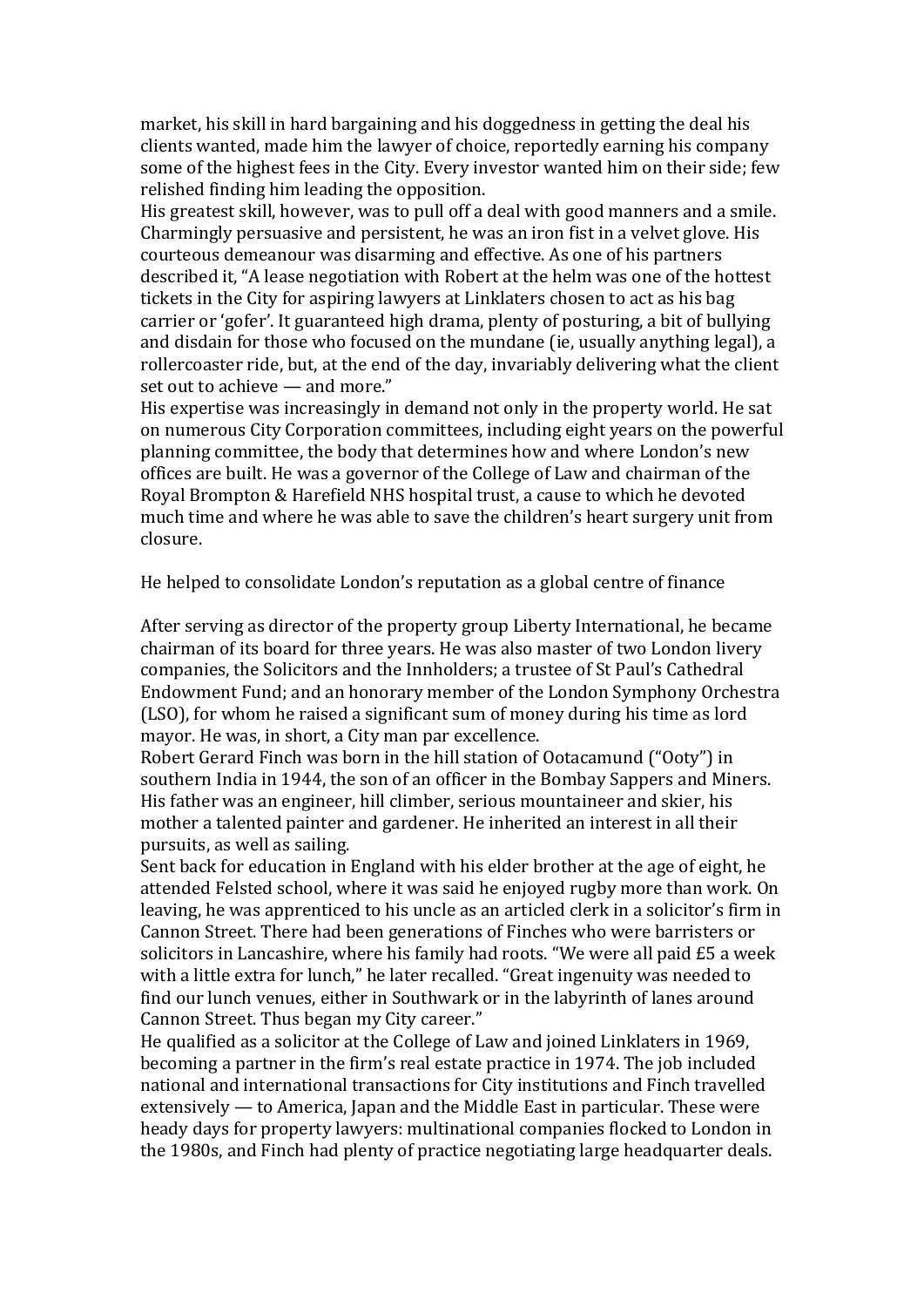He was made head of Linklaters property department in 1997, and spearheaded the firm's expansion.



Finch in 2003 on the day he was admitted at Guildhall

One of the projects he worked on led to his parallel career in the government of the City. While negotiating the development of the site of Royal Mint near the Tower after the Mint moved to Wales, he found himself across the table from Michael Cassidy, then the formidable chairman of the City's planning committee. Cassidy suggested that he should stand as an alderman in Coleman Street to succeed Lady Donaldson. The election, unusually, was contested, but Finch won, and in 1992 became a member of the Corporation of London  $-$  the body that runs the City. He was elected a sheriff in 1999 and then lord mayor in 2003, the 676th to hold office.

Finch threw himself into the job as an active lord mayor. His parade, the traditional November carnival through the City's streets, drew record crowds of 500,000 people and included 6,000 participants, 2,000 military personnel and more than 70 floats. Nowadays the job involves not only ceremony but a taxing round of travels to market the City's expertise overseas. Finch visited 33 countries, including China and the eight east European countries in the final stages of negotiating accession to the European Union.

At Mansion House, the lord mayor's official residence, Finch, wearing the traditional tights and buckled shoes, cut an imposing figure as he hosted several state occasions, including visits by the presidents of Finland, Poland and Latvia. One event that captured his heart and public attention was the return to the City of London of Temple Bar in 2004. This ancient arch once stood in Fleet Street, marking the boundary of the City, but was regarded as a traffic obstacle and had been removed to a remote field in Hertfordshire. Finch ensured that it was reinstated, restored and refurbished, to a new location in Paternoster Square, next to St Paul's Cathedral, and unveiled "Wren's great gateway alongside Wren's cathedral masterpiece".

In his civic career, Finch was loyally supported by his wife, Patricia, who travelled on many of his official visits and took her duties seriously. They had met when, as a student in a Bayswater mews house, he had rescued her after she had forgotten her keys to the house next door. They had two daughters, Alexandra and Isabel. Alexandra now works at the Royal Academy of Arts and

Isabel lives in Australia. His wife and children all survive him.

After leaving the Mansion House, Finch returned to Linklaters, but retired in 2005 and joined the underwriters, Liberty International. Until March this year, he was also chairman of the Property Industry Alliance, which represents eight property bodies.

As a schoolboy, he enjoyed rugby far more than work